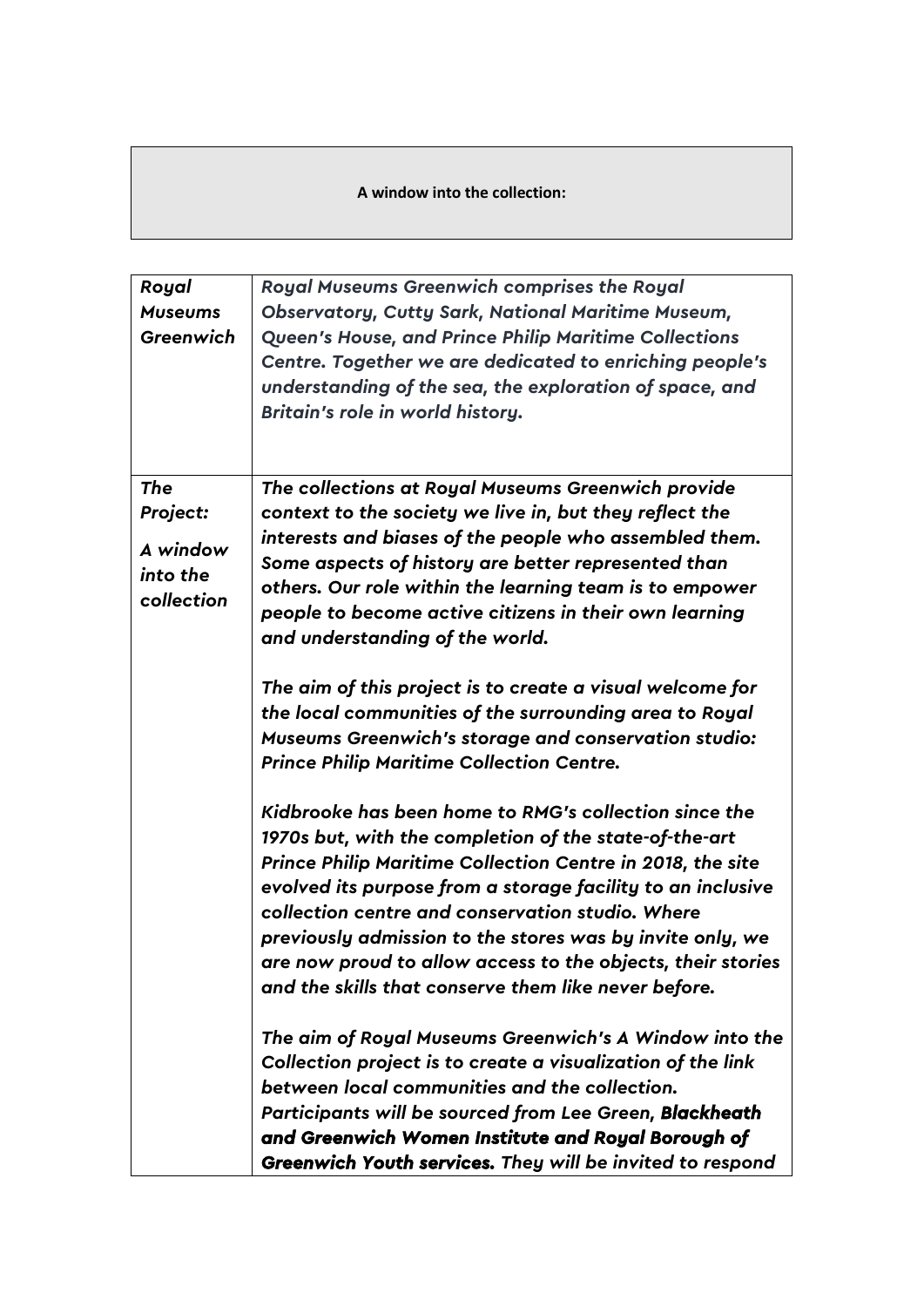|            | to RMG's Solebay Tapestry, woven by Thomas and Francis           |
|------------|------------------------------------------------------------------|
|            | Poyntz to designs by Willem van de Velde the Elder. This         |
|            | monumental tapestry depicts the burning of the Royal             |
|            | James at the Battle of Solebay, 28 May 1672. It is currently     |
|            | being conserved for display in the Queen's House in 2023.        |
|            |                                                                  |
|            | Using 11 bricked-up windows on a former RAF storage              |
|            | building as our canvas, we will look to bring equality of        |
|            | voice to underrepresented communities, presenting                |
|            | stories that celebrate and share an understanding of the         |
|            | intersectionality of Britain.                                    |
|            |                                                                  |
|            | We want an artist or a collective of creative persons to         |
|            | facilitate the voices of others to help more people to find      |
|            | their connection with the collection.                            |
|            |                                                                  |
| <b>The</b> | We are seeking a creative practitioner or artists'               |
| opportunit | collective with experience in a public/schools                   |
| y:         | participatory practice to produce an outline and outcome         |
|            | for a collaborative community response within the                |
|            | grounds of the Prince Philip Maritime Collection Centre.         |
|            |                                                                  |
|            |                                                                  |
|            | This project is focused on creating an inclusive, collaborative, |
|            | community response in partnership with Lee Green W.I. and        |
|            | young people from Greenwich Youth Services.                      |
|            | The desired outcome is to visualise and facilitate the local     |
|            | communities' perspectives and connections to the collection      |
|            | using the conservation of the Solebay Tapestry as a source of    |
|            | inspiration                                                      |
|            |                                                                  |
|            | We are interested in receiving applications from creatives who   |
|            | have a background in textiles and design as we hope the final    |
|            | design evokes textile imagery despite the end product being a    |
|            | print image.                                                     |
|            | This project is committed to our core values of identity,        |
|            | equality and community and should be explored with               |
|            | creativity, curiosity and ingenuity.                             |
| Aims and   | To use the Solebay tapestry as a source of<br>٠                  |
| objectives | inspiration, drawing on the relevance of its history             |
|            |                                                                  |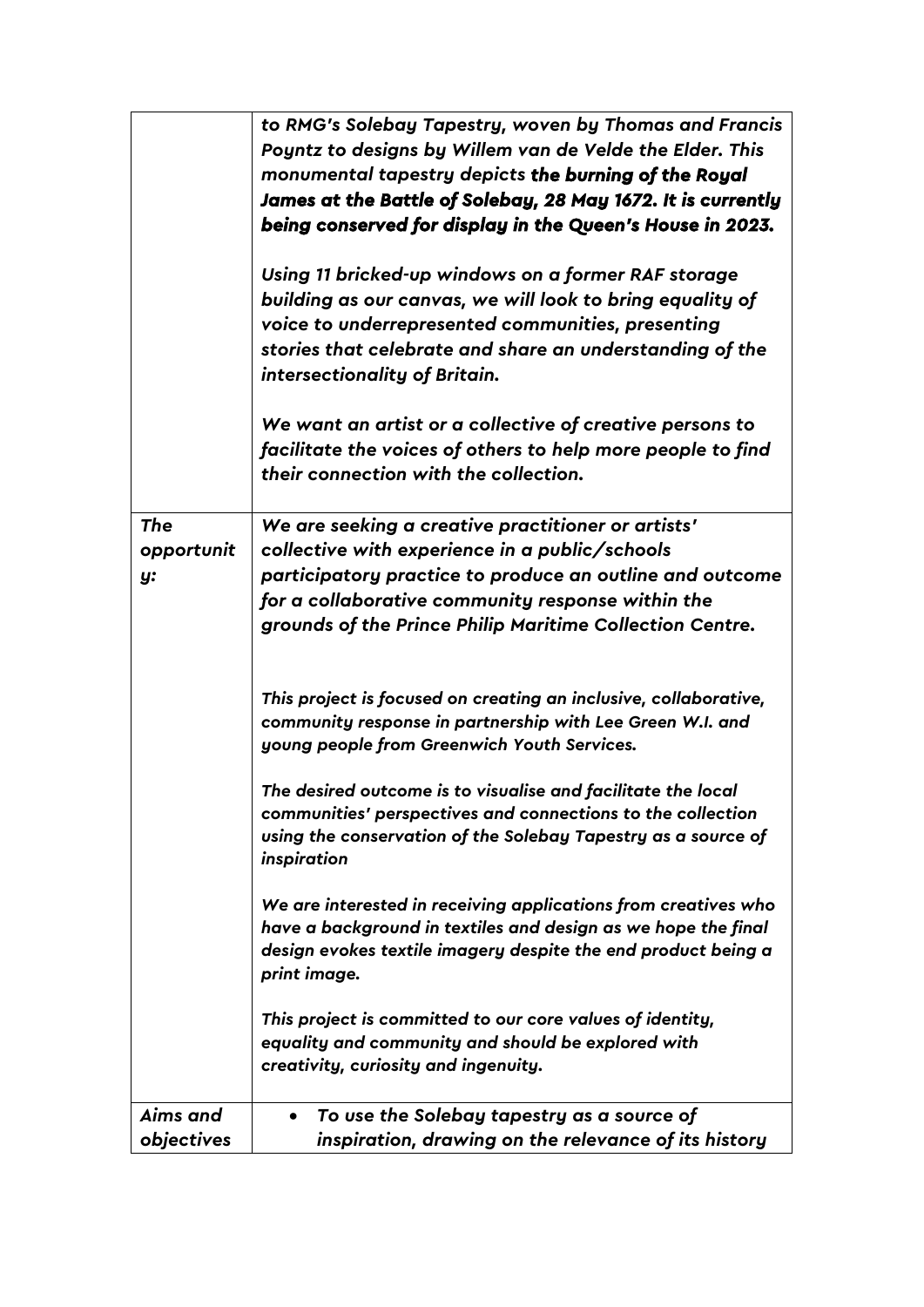| of the<br>project:                                          | and manufacture to the selected community<br>groups.<br>• To create a diverse, eye-catching, community<br>focused, participant driven visual outcome on 11<br>banners.<br>To facilitate new relationships and understanding<br>$\bullet$<br>between different generations within the local area.<br>To support the participants to learn and appreciate the<br>conservation processes that the tapestry is going<br>through.                                                                                                                                                                                                                                                                                                                                                                                                                                                                                                                                  |
|-------------------------------------------------------------|---------------------------------------------------------------------------------------------------------------------------------------------------------------------------------------------------------------------------------------------------------------------------------------------------------------------------------------------------------------------------------------------------------------------------------------------------------------------------------------------------------------------------------------------------------------------------------------------------------------------------------------------------------------------------------------------------------------------------------------------------------------------------------------------------------------------------------------------------------------------------------------------------------------------------------------------------------------|
|                                                             | To reflect and portray the local communities'<br>$\bullet$<br>voices.<br>To collaborate with and facilitate the ideas of two<br>groups from different age groups.<br>To tell a range of stories or connections using a<br>$\bullet$<br>unique visual language.<br>To communicate RMG's values and commitments to<br>$\bullet$<br>creating a more equitable society for communities<br>of colour.                                                                                                                                                                                                                                                                                                                                                                                                                                                                                                                                                              |
| <b>Expected</b><br>outcomes<br>for this<br>piece of<br>work | To engage, involve and collaborate with 14<br>$\bullet$<br>participants (7 young persons and 7 retirees) in a<br>creative process.<br>To run workshops to inspire our participants and<br>$\bullet$<br>create source material for the final design.<br>To design 11 digital images that will be produced<br>into banners that will cover 11 bricked up windows.<br>To produce banners that evoke either the visual<br>nature of textiles or celebrates/presents the<br>processes used within the conservation of the<br>tapestry or similar textiles within the collection<br>To be inclusive and representative of multiple<br>$\bullet$<br>perspectives.<br>To create a visual outcome that compliments yet<br>respects its surrounding environment of a former<br>RAF base built in the early 20 <sup>th</sup> century.<br>To create an eye catching, creative and engaging<br>visual which will encourage new visitors to explore<br>the stores at PPMCC. |
| Scope and<br>exclusions                                     | Final banner designs will need to fit into 11 existing<br>$\bullet$<br>tension frames.                                                                                                                                                                                                                                                                                                                                                                                                                                                                                                                                                                                                                                                                                                                                                                                                                                                                        |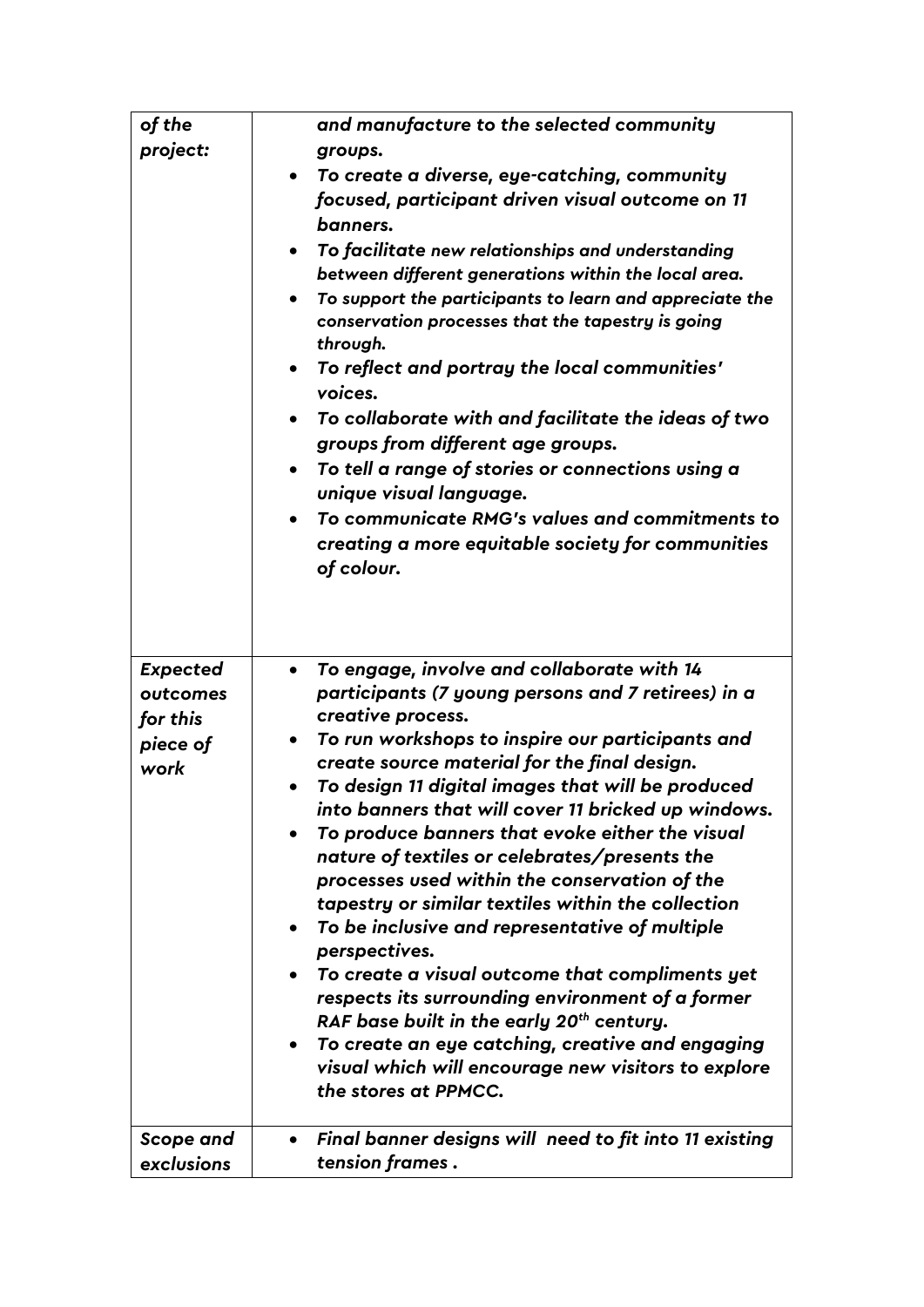| We require final designs to be in the following format.<br>We require artwork to be supplied in the following file formats:                                                                                                                                                                                                  |
|------------------------------------------------------------------------------------------------------------------------------------------------------------------------------------------------------------------------------------------------------------------------------------------------------------------------------|
|                                                                                                                                                                                                                                                                                                                              |
|                                                                                                                                                                                                                                                                                                                              |
| When supplying artwork in this format, please ensure<br>Please supply as un-compressed jpeg following our<br>.jpeg<br>guidelines on suitable image resolutions (dpi) below.<br>that all fonts are outlined and any images are<br>.aı<br>embedded or supplied as separate image files.                                        |
| Print ready artwork - please ensure this includes suitable<br>When supplying artwork in this format, please ensure<br>that all fonts are outlined and any images are<br>bleed, crop marks and adheres to our guidelines on<br>.eps<br>.par<br>embedded or supplied as separate image files.<br>image resolution (dpi) below. |
| We do not accept InDesign, Microsoft Publisher,<br>Please supply tiffs following our guidelines on suitable<br><b>InDesign</b><br>Microsoft Power Point or Microsoft Word files.<br>image resolutions (dpi) below.<br><b>MS Office</b>                                                                                       |
| When supplying rasterized art work please ensure that the                                                                                                                                                                                                                                                                    |
| (dpi) is set as below:                                                                                                                                                                                                                                                                                                       |
|                                                                                                                                                                                                                                                                                                                              |
| Full scale (100%)<br>72dpi                                                                                                                                                                                                                                                                                                   |
| Half scale (50%)<br>150dpi                                                                                                                                                                                                                                                                                                   |
| Quarter scale (25%)<br>300dpi                                                                                                                                                                                                                                                                                                |
| 10% Scale (for use with large format artwork)<br>750dpi                                                                                                                                                                                                                                                                      |
| All final designs will need to be agreed by                                                                                                                                                                                                                                                                                  |
| exhibitions team before display.                                                                                                                                                                                                                                                                                             |
| Your application for the commission should include:<br>Your                                                                                                                                                                                                                                                                  |
| Covering letter explaining why you're interested in<br>Proposal                                                                                                                                                                                                                                                              |
| the commission. (No more than 500 words)                                                                                                                                                                                                                                                                                     |
|                                                                                                                                                                                                                                                                                                                              |
| Proposal detailing (No More than 1500):                                                                                                                                                                                                                                                                                      |
| Initial ideas                                                                                                                                                                                                                                                                                                                |
| <b>Time frame</b>                                                                                                                                                                                                                                                                                                            |
| <b>Budget breakdown</b>                                                                                                                                                                                                                                                                                                      |
| CV / portfolio / website / digital platform                                                                                                                                                                                                                                                                                  |
| including images and examples of your work                                                                                                                                                                                                                                                                                   |
|                                                                                                                                                                                                                                                                                                                              |
| Please send proposals to ppmcc@rmg.co.uk_by 9am on                                                                                                                                                                                                                                                                           |
| 16th May 2022                                                                                                                                                                                                                                                                                                                |
|                                                                                                                                                                                                                                                                                                                              |
|                                                                                                                                                                                                                                                                                                                              |
| <b>Timings</b><br>Late May 2022- Artist to be interviewed by RMG staff and                                                                                                                                                                                                                                                   |
| members of participating community groups.                                                                                                                                                                                                                                                                                   |
| June 2022- Possible research trip to view the tapestry                                                                                                                                                                                                                                                                       |
| being conserved                                                                                                                                                                                                                                                                                                              |
|                                                                                                                                                                                                                                                                                                                              |
| June 2022- Possible Research visits to Queens house to                                                                                                                                                                                                                                                                       |
| meet with Curator of Art to hear about the work of The                                                                                                                                                                                                                                                                       |
| Van De Veldes.                                                                                                                                                                                                                                                                                                               |
| June 2022- possible visit to conservation studio to see                                                                                                                                                                                                                                                                      |
| skills used within textiles conservation                                                                                                                                                                                                                                                                                     |